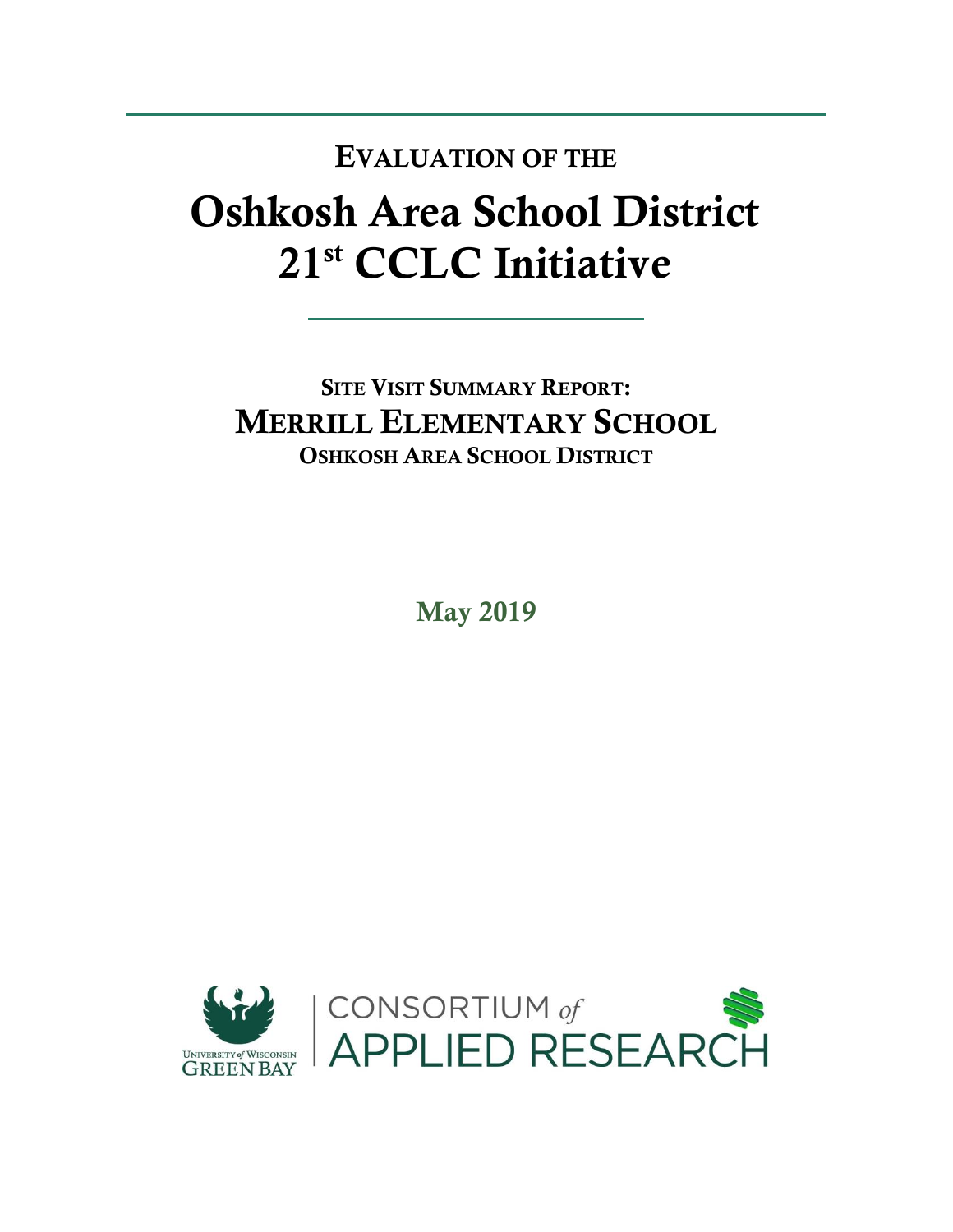|                                                                                                                                                                                                                                                                                                                                                                                                                                                                                                                                                                                                                                                                                                              | 1                                               | $\overline{2}$                                | 3                   | 4                       | <b>NR</b>                                                 |  |  |  |
|--------------------------------------------------------------------------------------------------------------------------------------------------------------------------------------------------------------------------------------------------------------------------------------------------------------------------------------------------------------------------------------------------------------------------------------------------------------------------------------------------------------------------------------------------------------------------------------------------------------------------------------------------------------------------------------------------------------|-------------------------------------------------|-----------------------------------------------|---------------------|-------------------------|-----------------------------------------------------------|--|--|--|
| <b>Elements of Strong Programs</b>                                                                                                                                                                                                                                                                                                                                                                                                                                                                                                                                                                                                                                                                           | <b>Must</b><br><b>Address</b><br>and<br>Improve | <b>Some</b><br><b>Progress</b><br><b>Made</b> | <b>Satisfactory</b> | <b>Excellent</b>        | <b>Cannot rate</b><br>based on<br>information<br>gathered |  |  |  |
| Focus Area 1: Program activities are geared toward rigorous academic and socio-emotional<br>enrichment                                                                                                                                                                                                                                                                                                                                                                                                                                                                                                                                                                                                       |                                                 |                                               |                     |                         |                                                           |  |  |  |
| <b>1. SUPPLEMENTAL ACADEMIC ENRICHMENT:</b><br>Academic activities other than homework are offered to<br>students that promote engagement and stimulate<br>thinking.                                                                                                                                                                                                                                                                                                                                                                                                                                                                                                                                         | $\overline{1}$                                  | $\overline{2}$                                |                     | $\overline{4}$          | <b>NR</b>                                                 |  |  |  |
| Numerous elements of the program were academically focused. For example, program staff planned literacy, mathematics,<br>and science activities on Tuesdays, Wednesdays, and Thursdays. In addition, during the first half hour of the program,<br>students could work on homework, read books, or were provided tutoring services. On the day of the site visit, program staff<br>led math activities using white boards which were engaging and fun for the children.                                                                                                                                                                                                                                      |                                                 |                                               |                     |                         |                                                           |  |  |  |
| 2. OPPORTUNITIES FOR INDIVIDUAL SUPPORT:<br>Individual or small group tutoring or one-on-one time is<br>available for students who need additional academic or<br>emotional support.                                                                                                                                                                                                                                                                                                                                                                                                                                                                                                                         | $\overline{1}$                                  | $\overline{2}$                                |                     | $\overline{4}$          | <b>NR</b>                                                 |  |  |  |
| Despite numerous behavioral issues observed, the program was able to provide individual support to all students in the<br>program. Youth were responded to in a timely manner and issues were addressed quickly. In almost all rooms observed,<br>staff did an excellent job redirecting students and providing support. However, in one room, a program staff was observed to<br>struggle with behavior management strategies (requiring students to 'put their head down' because of misbehavior). When<br>that strategy did not change the behavior the program staff did not know what to do (and those students in the room that<br>were not misbehaving also had to deal with the group punishment).   |                                                 |                                               |                     |                         |                                                           |  |  |  |
| <b>3. PROGRAM ACTIVITIES PROMOTE THE</b><br>DEVELOPMENT OF SOCIO-EMOTIONAL SKILLS:<br>Activities incorporate life-skills such as character<br>education, drug and alcohol prevention, anger<br>management skills, leadership skills (etc.)                                                                                                                                                                                                                                                                                                                                                                                                                                                                   | $\overline{1}$                                  | $\overline{2}$                                | 3                   | $\overline{\mathbf{A}}$ | <b>NR</b>                                                 |  |  |  |
| Graduate students in the School Counseling program at UW-Oshkosh provided counseling interventions to participants. In<br>addition, the program had tried pairing older students with younger students for leadership/mentoring opportunities. The site<br>coordinator also had multiple strategies in place for helping children deal with emotions that might occur during the program.<br>Numerous examples of positive interventions were observed on the day of the site visit to promote social and emotional<br>health among participants.                                                                                                                                                            |                                                 |                                               |                     |                         |                                                           |  |  |  |
| Focus Area 2: Program activities are linked to the regular school day                                                                                                                                                                                                                                                                                                                                                                                                                                                                                                                                                                                                                                        |                                                 |                                               |                     |                         |                                                           |  |  |  |
| 4. LINKS TO THE SCHOOL DAY: Program staff<br>incorporate school curriculum into after school<br>programming and align activities with school standards.<br>Program utilizes school space and shares resources.                                                                                                                                                                                                                                                                                                                                                                                                                                                                                               |                                                 |                                               |                     |                         | <b>NR</b>                                                 |  |  |  |
| The program had partnered with teachers in the school in multiple ways. First, school day teachers could input information<br>into a Google document regarding things the afterschool program could do or work on with students. In addition, the<br>program mirrored the school day regarding special events/themes such as the 26-day countdown to the end of the school<br>year. Program staff also incorporated the PBIS framework used during the day with afterschool. The site coordinator acted<br>as a Recess Duty supervisor during the regular school day. This allowed students to see the coordinator as an employee of<br>the school and made the program feel part of the regular school day. |                                                 |                                               |                     |                         |                                                           |  |  |  |
| 5. SCHOOL PERSONNEL ACTIVELY INVOLVED<br>WITH THE PROGRAM: School-day teachers or other<br>school personnel participate directly or indirectly in the<br>administration of the program to support academic<br>enrichment.                                                                                                                                                                                                                                                                                                                                                                                                                                                                                    | $\overline{1}$                                  |                                               | 3                   | $\overline{4}$          | <b>NR</b>                                                 |  |  |  |
| Although teachers were supportive of the program, only one paraprofessional participated in the day to day operations of the<br>program. The site coordinator had planned to try to recruit more school-day staff to the program in the future.                                                                                                                                                                                                                                                                                                                                                                                                                                                              |                                                 |                                               |                     |                         |                                                           |  |  |  |